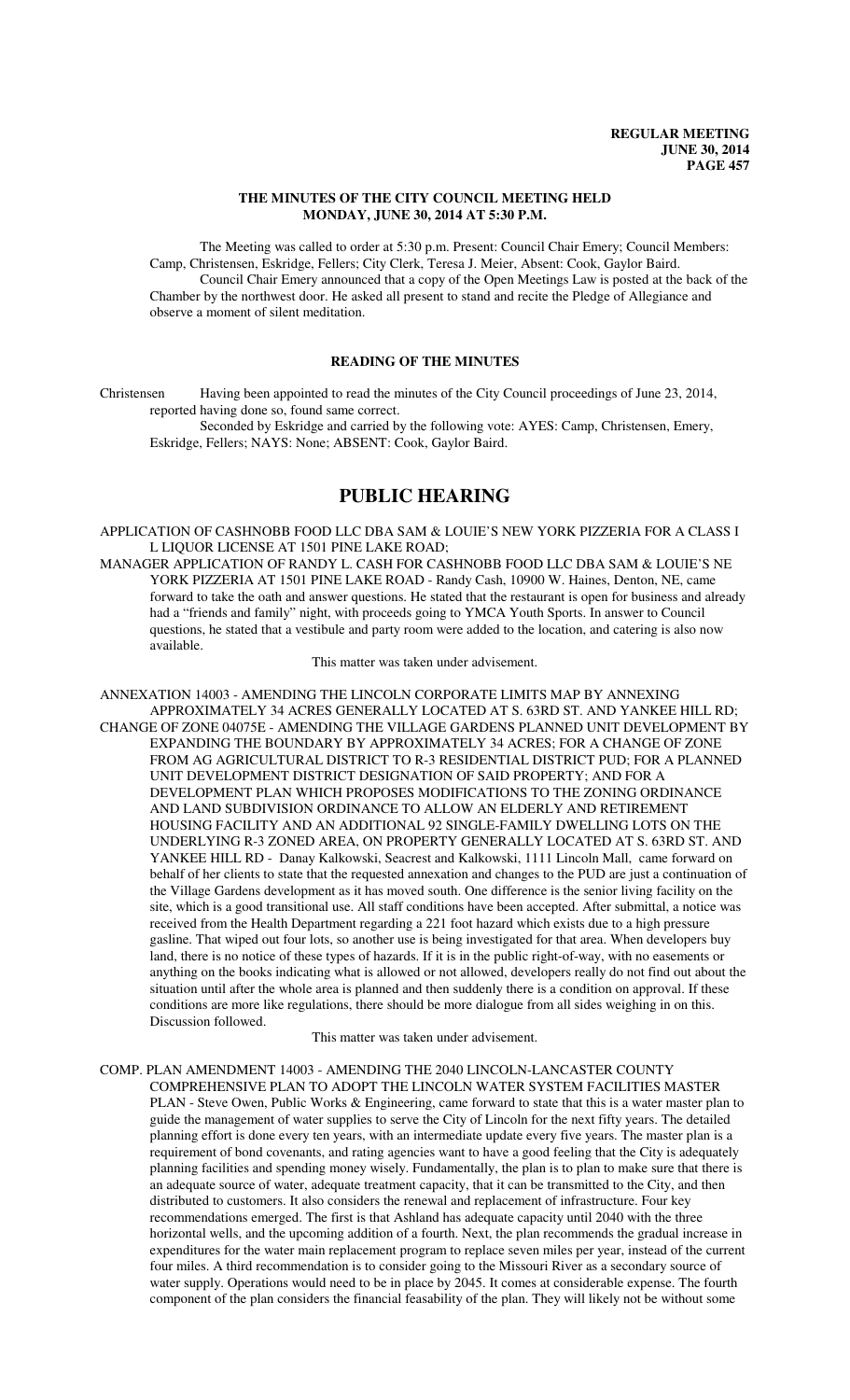increases in revenues above inflationary increase. With the Missouri River prospect, the financial feasability becomes more challenging. It is possible this plan could prompt discussion for some type of regional approach for water supply. Discussion followed.

Russell Miller, 341 S. 52<sup>nd</sup> St., came forward to state that he is in favor of the master plan but would like to see it amended so that it requires ten miles of water main lines be replaced each year. Right now it is an "out of sight, out of mind" issue that seems to get pushed off with each budget cycle. The 2007 master plan recommended the replacement of 7.7 miles of line per year. Most of revenue was used to fulfill the needs created by the high growth rate that occurred at that time, which resulted in the replacement of only about 2 miles on average per year. During times of minor growth, existing infrastructure is provided for more thoroughly. The plan also identifies 300 miles of a certain type of pipe that was laid between approximately 1948 and 1972 which is not holding up well, and could potentially fail. Although ten miles would be stretching what the water system do, it is worth doing.

Steve Owen returned to answer Council questions. He stated the City tracks the average cumulative life of water mains as they are replaced. Right now the average is around seventy to seventy-five years. There are examples of replacement projects that occurred on water mains that were initially installed much more recently. Several renewal and replacement alternatives have been discussed. Discussion followed.

This matter was taken under advisement.

APPROVING A REDEVELOPMENT AGREEMENT BETWEEN THE CITY OF LINCOLN AND KFA 1208, LLC FOR THE RENOVATION OF THE THIRD AND FOURTH FLOORS OF THE EXISTING STRUCTURE AT 1208 O ST - David Landis, Director of Urban Development, came forward to state this project received unanimous approval from both the Planning Commission and the Urban Design Committee. The project area is the old Dietze building on O Street. The funds will be spent on facade improvements, energy efficiency windows, and the creation of an outdoor gallery and roof space. The cost is approximately 1.2 million from the developer, and the City portion is \$143,000. The redevelopment agreement and the underlying bond authority are proceeding on different schedules. The developer needs to get the appropriate base year to generate TIF funds over time, so the redevelopment agreement needs to be in the hands of the Assessor by August 1, 2014. Discussion followed.

 Derek Zimmerman, Baylor Evnen, 1248 O St., Ste. 600, came forward on behalf of developer to state the rooftop is really meant for public use, including First Fridays. It will also be available for City leasing ten to twelve times per year. With the multiple floors and fire exits, the capacity gets tricky to predict, but it is estimated now that it will be around fifty. Mr. Zimmerman offered thanks to City staff because this project has been moving quickly. In answer to Council questions, he stated that the public/private use arrangement lasts throughout the lifespan of the redevelopment agreement, so fifteen years. Discussion followed.

Mr. Landis returned to state that the agreement states that the public/private arrangement is for the life of the space, so that is unique and not a condition you would find normally with a TIF arrangement. This matter was taken under advisement.

# **COUNCIL ACTION**

## **REPORTS OF CITY OFFICERS**

REAPPOINTING EMILY CASPER, LUANN FINKE, AND SCOTT E. HOFELING TO THE COMMUNITY FORESTRY ADVISORY BOARD FOR A TERM EXPIRING AUGUST 14, 2017 - CLERK read the following resolution, introduced by Jon Camp, who moved its adoption:

A-88349 BE IT RESOLVED by the City Council of the City of Lincoln, Nebraska: That the reappointment of Emily Casper, Luann Finke and Scott E. Hofeling to the Community

Forestry Advisory Board for a term expiring August 14, 2017, is hereby approved.

Introduced by Jon Camp

Seconded by Eskridge and carried by the following vote: AYES: Camp, Christensen, Emery, Eskridge, Fellers; NAYS: None; ABSENT: Cook, Gaylor Baird.

REAPPOINTING KATHLEEN NEARY, RICK POORE AND DONALD R. STADING TO THE CHARTER REVISION COMMISSION FOR A TERM EXPIRING JULY 15, 2018 - CLERK read the following resolution, introduced by Jon Camp, who moved its adoption:<br>A-88350 BE IT RESOLVED by the City Council of the City of

BE IT RESOLVED by the City Council of the City of Lincoln, Nebraska:

That the reappointment of Kathleen Neary, Rick Poore and Donald R. Stading to the Charter Revision Commission for a term expiring July 15, 2018, is hereby approved.

Introduced by Jon Camp

Seconded by Eskridge and carried by the following vote: AYES: Camp, Christensen, Emery, Eskridge, Fellers; NAYS: None; ABSENT: Cook, Gaylor Baird.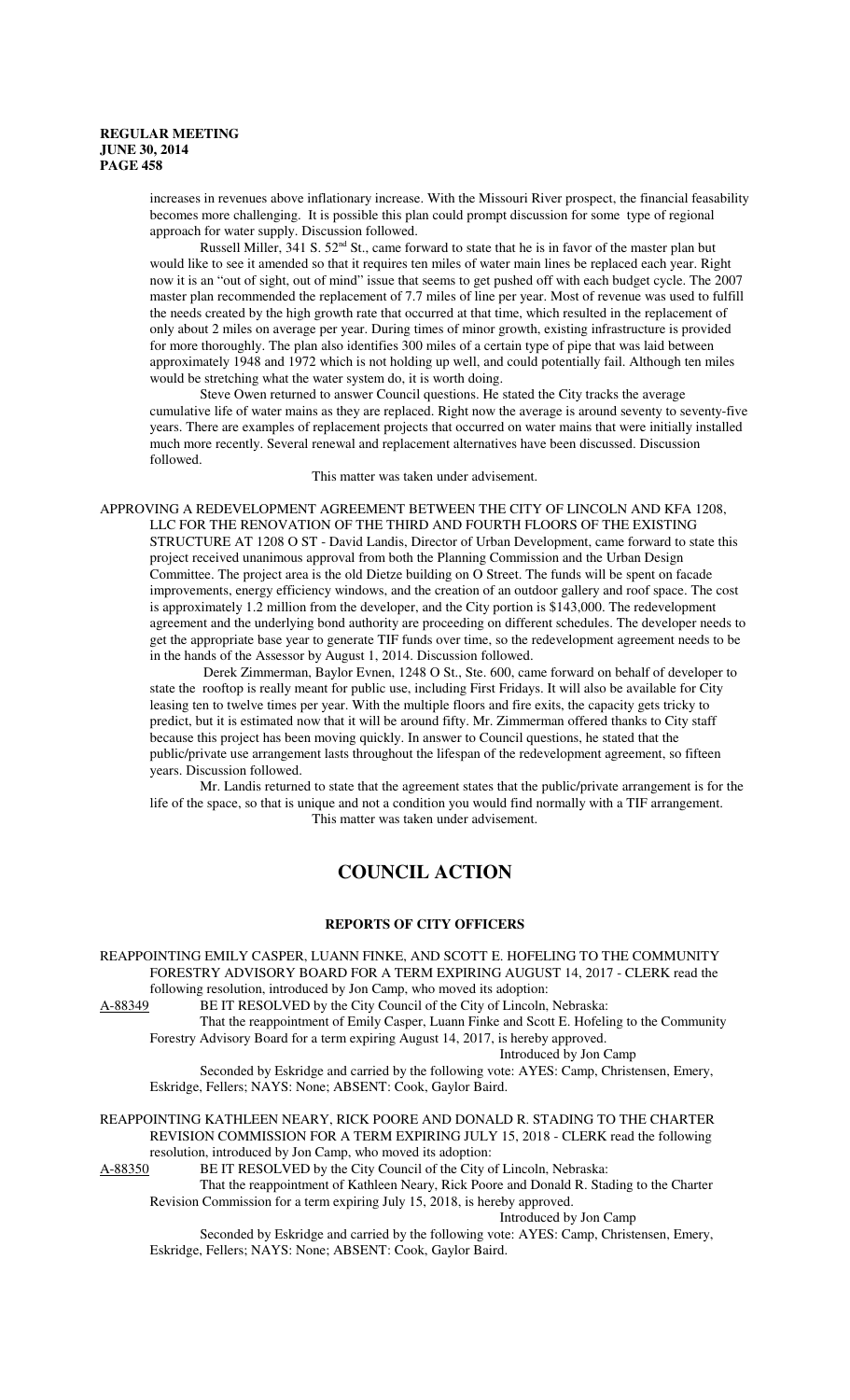REAPPOINTING HEATHER BAKER, ROGER (R.J.) LIPERT AND RUSSELL F. MILLER TO THE ALARM REVIEW BOARD FOR A TERM EXPIRING JULY 1, 2016 - CLERK read the following resolution, introduced by Jon Camp, who moved its adoption:

A-88351 BE IT RESOLVED by the City Council of the City of Lincoln, Nebraska:

That the reappointment of Heather Baker, Roger (R.J.) Lipert and Russell F. Miller to the Alarm Review Board for a term expiring July 1, 2016, is hereby approved.

Seconded by Eskridge and carried by the following vote: AYES: Camp, Christensen, Emery, Eskridge, Fellers; NAYS: None; ABSENT: Cook, Gaylor Baird.

## REAPPOINTING PAUL BARNETT, STEVEN EGGLAND, JOHN NEAL TO THE

TELECOMMUNICATION/CABLE TELEVISION ADVISORY BOARD FOR A TERM EXPIRING

JULY 1, 2017 - CLERK read the following resolution, introduced by Jon Camp, who moved its adoption:<br>A-88352 BE IT RESOLVED by the City Council of the City of Lincoln, Nebraska: BE IT RESOLVED by the City Council of the City of Lincoln, Nebraska:

That the reappointment of Paul Barnett, Steven Eggland, and John Neal to the

Telecommunication/Cable Television Advisory Board for a term expiring July 1, 2017, is hereby approved. Seconded by Eskridge and carried by the following vote: AYES: Camp, Christensen, Emery, Eskridge, Fellers; NAYS: None; ABSENT: Cook, Gaylor Baird.

APPOINTING SHERRIE NELSON TO THE PARKS AND RECREATION ADVISORY BOARD FOR A TERM EXPIRING APRIL 27, 2015 - CLERK read the following resolution, introduced by Jon Camp, who moved its adoption:<br>A-88353 BE

BE IT RESOLVED by the City Council of the City of Lincoln, Nebraska:

That the appointment of Sherrie Nelson to the Parks and Recreation Advisory Board for a term expiring April 27, 2015, is hereby approved.

Seconded by Eskridge and carried by the following vote: AYES: Camp, Christensen, Emery, Eskridge, Fellers; NAYS: None; ABSENT: Cook, Gaylor Baird.

APPOINTING OLIVE MARTIN AND EMILY GRAUL TO THE PARKS AND RECREATION ADVISORY BOARD FOR A TERM EXPIRING JUNE 1, 2015 - CLERK read the following resolution, introduced by Jon Camp, who moved its adoption:

A-88354 BE IT RESOLVED by the City Council of the City of Lincoln, Nebraska:

That the appointment of Olive Martin and Emily Graul to the Parks and Recreation Advisory Board for a term expiring June 1, 2015, is hereby approved.

Seconded by Eskridge and carried by the following vote: AYES: Camp, Christensen, Emery, Eskridge, Fellers; NAYS: None; ABSENT: Cook, Gaylor Baird.

CLERK'S LETTER AND MAYOR'S APPROVAL OF RESOLUTIONS AND ORDINANCES PASSED BY THE CITY COUNCIL ON JUNE 16, 2014 - CLERK presented said report which was placed on file in the Office of the City Clerk. **(27-1)**

REPORT FROM CITY TREASURER OF CITY CASH ON HAND AT THE CLOSE BUSINESS MAY 31, 2014 - CLERK presented said report which was placed on file in the office of the City Clerk. **(5-21)**

LINCOLN ELECTRIC SYSTEM'S FINANCIAL & OPERATING STATEMENT FOR MAY, 2014 **(40)**

## **PETITIONS & COMMUNICATIONS**

SETTING THE HEARING DATE OF MON., JULY 14, 2014 AT 3:00 P.M. FOR THE MANAGER APPLICATION OF JOSHUA GILBERT FOR SUNMART 731 AT 2600 S. 48TH ST. & SUNMART 738 AT 2145 S. 17<sup>TH</sup> ST - CLERK read the following resolution, introduced by Roy Christensen, who moved its

adoption:<br>A-88355 I BE IT RESOLVED by the City Council, of the City of Lincoln, that a hearing date is hereby set for Monday, July 14, 2014, at 3:00 p.m. or as soon thereafter as possible in the City Council Chambers, County-City Building, 555 S. 10th St., Lincoln, NE for the Manager Application of Joshua Gilbert for Sunmart 731 at 2600 S.  $48<sup>th</sup>$  St. and Sunmart 738 at 2145 S. 17<sup>th</sup> St.

If the Police Dept. is unable to complete the investigation by said time, a new hearing date will be set.

Introduced by Roy Christensen

Seconded by Eskridge and carried by the following vote: AYES: Camp, Christensen, Emery, Eskridge, Fellers; NAYS: None; ABSENT: Cook, Gaylor Baird.

SETTING THE HEARING DATE OF MON., JULY 14, 2014 AT 3:00 P.M. FOR THE APPLICATION OF TP LINCOLN, LLC DBA TWIN PEAKS FOR A CLASS C W/ CATERING LIQUOR LICENSE AT 800 Q ST - CLERK read the following resolution, introduced by Roy Christensen, who moved its adoption: A-88356 BE IT RESOLVED by the City Council, of the City of Lincoln, that a hearing date is hereby set

for Monday, July 14, 2014, at 3:00 p.m. or as soon thereafter as possible in the City Council Chambers,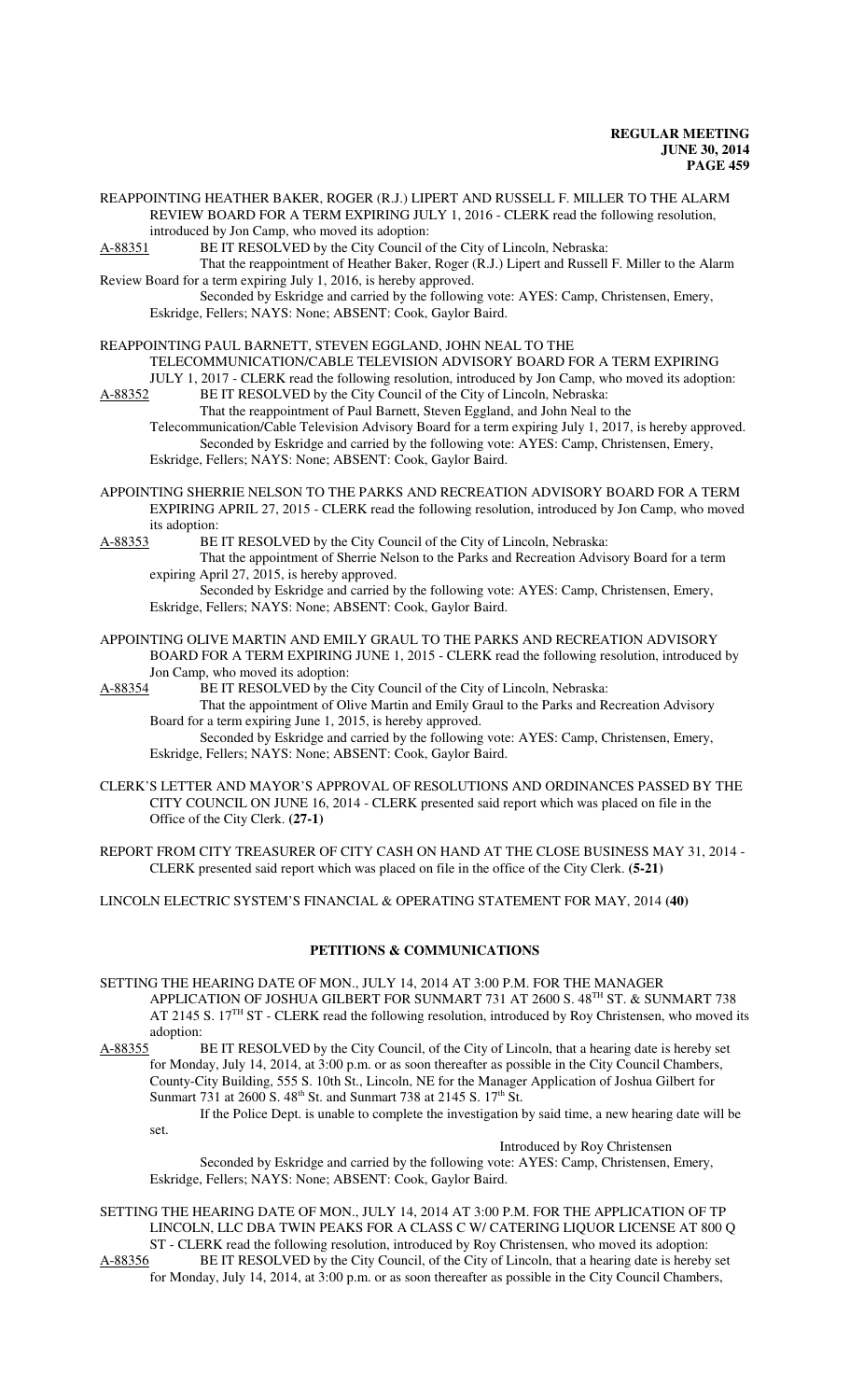County-City Building, 555 S. 10th St., Lincoln, NE for the Application of TP Lincoln, LLC dba Twin Peaks for a Class C w/ Catering Liquor License at 800 Q St. If the Police Dept. is unable to complete the investigation by said time, a new hearing date will be

set. Introduced by Roy Christensen Seconded by Eskridge and carried by the following vote: AYES: Camp, Christensen, Emery, Eskridge, Fellers; NAYS: None; ABSENT: Cook, Gaylor Baird.

SETTING THE HEARING DATE OF MON., JULY 14, 2014 AT 3:00 P.M. FOR THE APPLICATION OF ALDI INC DBA ALDI #25 FOR A CLASS D LIQUOR LICENSE AT 8350 O ST - CLERK read the following resolution, introduced by Roy Christensen, who moved its adoption:<br>A-88357 BE IT RESOLVED by the City Council, of the City of Linc

BE IT RESOLVED by the City Council, of the City of Lincoln, that a hearing date is hereby set for Monday, July 14, 2014, at 3:00 p.m. or as soon thereafter as possible in the City Council Chambers, County-City Building, 555 S. 10th St., Lincoln, NE for the Application of Aldi Inc dba Aldi #25 for a Class D Liquor License at 8350 O St.

If the Police Dept. is unable to complete the investigation by said time, a new hearing date will be set.

Introduced by Roy Christensen

Seconded by Eskridge and carried by the following vote: AYES: Camp, Christensen, Emery, Eskridge, Fellers; NAYS: None; ABSENT: Cook, Gaylor Baird.

SETTING THE HEARING DATE OF MON., JULY 14, 2014 AT 3:00 P.M. FOR THE APPLICATION OF ALDI INC DBA ALDI #27 FOR A CLASS D LIQUOR LICENSE AT 8701 S 28TH ST - CLERK read the following resolution, introduced by Roy Christensen, who moved its adoption:

A-88358 BE IT RESOLVED by the City Council, of the City of Lincoln, that a hearing date is hereby set for Monday, July 14, 2014, at 3:00 p.m. or as soon thereafter as possible in the City Council Chambers, County-City Building, 555 S. 10th St., Lincoln, NE for the Application of Aldi Inc dba Aldi #27 for a Class D Liquor License at 8701 S. 28<sup>th</sup> St.

If the Police Dept. is unable to complete the investigation by said time, a new hearing date will be set. Introduced by Roy Christensen

Seconded by Eskridge and carried by the following vote: AYES: Camp, Christensen, Emery, Eskridge, Fellers; NAYS: None; ABSENT: Cook, Gaylor Baird.

SETTING THE HEARING DATE OF MON., JULY 14, 2014 AT 3:00 P.M. FOR THE APPLICATION OF ZIPLINE BREWING CO. DBA ZIPLINE BREWING CO. FOR CLASS A & CLASS B LIQUOR LICENSES W/ CATERING AT 2100 MAGNUM CIRCLE - CLERK read the following resolution,

introduced by Roy Christensen, who moved its adoption:<br>A-88359 BE IT RESOLVED by the City Council, of the C BE IT RESOLVED by the City Council, of the City of Lincoln, that a hearing date is hereby set for Monday, July 14, 2014, at 3:00 p.m. or as soon thereafter as possible in the City Council Chambers, County-City Building, 555 S. 10th St., Lincoln, NE for the Application of Zipline Brewing Co. dba Zipline Brewing Co. for Class A & Class B Liquor Licenses w/ Catering at 2100 Magnum Circle. If the Police Dept. is unable to complete the investigation by said time, a new hearing date will be set.

Introduced by Roy Christensen

Seconded by Eskridge and carried by the following vote: AYES: Camp, Christensen, Emery, Eskridge, Fellers; NAYS: None; ABSENT: Cook, Gaylor Baird.

SETTING THE HEARING DATE OF MON., JULY 14, 2014 AT 3:00 P.M. FOR THE APPLICATION OF SALT VALLEY SPIRITS LLC DBA SALT VALLEY SPIRITS FOR A CLASS Z (MICRODISTILLERY) LIQUOR LICENSE AT 500 W. SOUTH ST., SUITE 8 - CLERK read the following resolution, introduced by Roy Christensen, who moved its adoption:

A-88360 BE IT RESOLVED by the City Council, of the City of Lincoln, that a hearing date is hereby set for Monday, July 14, 2014, at 3:00 p.m. or as soon thereafter as possible in the City Council Chambers, County-City Building, 555 S. 10th St., Lincoln, NE for the Application of Salt Valley Spirits LLC dba Salt Valley Spirits for a Class Z Liquor License at 500 W. South Street, Suite 8. If the Police Dept. is unable to complete the investigation by said time, a new hearing date will be

set.

Introduced by Roy Christensen Seconded by Eskridge and carried by the following vote: AYES: Camp, Christensen, Emery, Eskridge, Fellers; NAYS: None; ABSENT: Cook, Gaylor Baird.

SETTING THE HEARING DATE OF MON., JULY 14, 2014 AT 3:00 P.M. FOR THE APPLICATION OF JAMES ARTHUR VINEYARDS LLC DBA JAMES ARTHUR VINEYARDS TASTING OUTLET/FROM NEBRASKA GIFT SHOP TO EXPAND THEIR EXISTING CLASS YC LIQUOR LICENSE TO NOW INCLUDE AN IRREGULAR SHAPED OUTDOOR AREA MEASURING APPROX. 80' X 12' X 18' AT 803 Q ST - CLERK read the following resolution, introduced by Roy Christensen, who moved its adoption: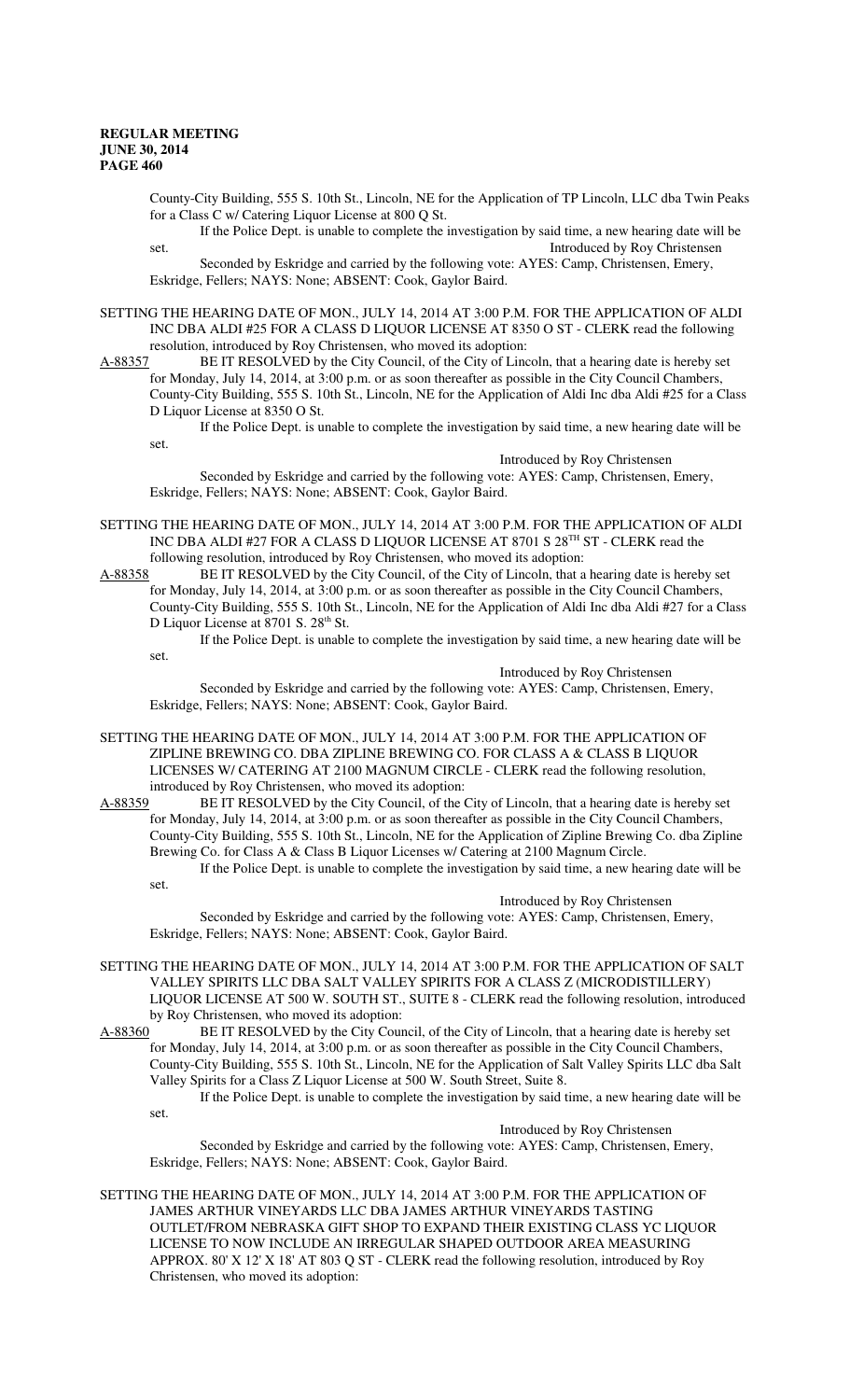A-88361 BE IT RESOLVED by the City Council, of the City of Lincoln, that a hearing date is hereby set for Monday, July 14, 2014, at 3:00 p.m. or as soon thereafter as possible in the City Council Chambers, County-City Building, 555 S. 10th St., Lincoln, NE for the Application of James Arthur Vineyards LLC dba James Arthur Vineyards Tasting Outlet/From Nebraska Gift Shop to expand their existing Class YC Liquor License to now include an irregular shaped outdoor area measuring approx. 80' x 12' x 18' at 803 Q St. If the Police Dept. is unable to complete the investigation by said time, a new hearing date will be set.

Introduced by Roy Christensen Seconded by Eskridge and carried by the following vote: AYES: Camp, Christensen, Emery, Eskridge, Fellers; NAYS: None; ABSENT: Cook, Gaylor Baird.

SETTING THE HEARING DATE OF MON., JULY 14, 2014 AT 3:00 P.M. FOR THE APPLICATION OF CANOPY CONCEPTS LLC DBA JACK & JUNE TO EXPAND THEIR EXISTING CLASS C LIQUOR LICENSE TO MODIFY THE OUTDOOR AREA FROM 8' X 12' AND MEZZANINE TO 8' X 66' X 62' AND MEZZANINE AT 300 CANOPY ST., SUITE 150 - CLERK read the following resolution, introduced by Roy Christensen, who moved its adoption:

A-88362 BE IT RESOLVED by the City Council, of the City of Lincoln, that a hearing date is hereby set for Monday, July 14, 2014, at 3:00 p.m. or as soon thereafter as possible in the City Council Chambers, County-City Building, 555 S. 10th St., Lincoln, NE for the Application of Canopy Concepts LLC dba Jack & June to expand their existing Class C Liquor License to modify the outdoor area FROM 8' x 12' and mezzanine TO 8' x 66' x 62' and mezzanine at 300 Canopy St., Suite 150.

If the Police Dept. is unable to complete the investigation by said time, a new hearing date will be

set.

## Introduced by Roy Christensen

Seconded by Eskridge and carried by the following vote: AYES: Camp, Christensen, Emery, Eskridge, Fellers; NAYS: None; ABSENT: Cook, Gaylor Baird.

- SETTING THE HEARING DATE OF MON., JULY 21, 2014 AT 3:00 P.M. FOR THE APPLICATION OF ONE FAMILY LLC DBA ALSULTAN LOUNGE FOR A CLASS CCB (CIGAR BAR) LIQUOR LICENSE AT 1637 P ST., SUITE F - CLERK read the following resolution, introduced by Roy Christensen, who moved its adoption:<br>A-88363 BE
- BE IT RESOLVED by the City Council, of the City of Lincoln, that a hearing date is hereby set for Monday, July 21, 2014, at 3:00 p.m. or as soon thereafter as possible in the City Council Chambers, County-City Building, 555 S. 10th St., Lincoln, NE for the Application of One Family LLC dba Alsultan Lounge for a Class CCB (Cigar Bar) Liquor License at 1637 P St., Suite F.

If the Police Dept. is unable to complete the investigation by said time, a new hearing date will be set.

## Introduced by Roy Christensen

Seconded by Eskridge and carried by the following vote: AYES: Camp, Christensen, Emery, Eskridge, Fellers; NAYS: None; ABSENT: Cook, Gaylor Baird.

SETTING THE HEARING DATE OF MON., JULY 21, 2014 AT 3:00 P.M. FOR THE APPLICATION OF ARENA INC DBA THE FOXY, HOLDER OF A CLASS C LIQUOR LICENSE, FOR RECONSTRUCTION OF THEIR EXISTING ESTABLISHMENT AT 1823 O ST - CLERK read the following resolution, introduced by Roy Christensen, who moved its adoption:

A-88364 BE IT RESOLVED by the City Council, of the City of Lincoln, that a hearing date is hereby set for Monday, July 21, 2014, at 3:00 p.m. or as soon thereafter as possible in the City Council Chambers, County-City Building, 555 S. 10th St., Lincoln, NE for the Application of Arena Inc dba The Foxy, holder of a Class C Liquor License, for reconstruction of their existing establishment at 1823 O St. If the Police Dept. is unable to complete the investigation by said time, a new hearing date will be

set.

set.

Introduced by Roy Christensen

Seconded by Eskridge and carried by the following vote: AYES: Camp, Christensen, Emery, Eskridge, Fellers; NAYS: None; ABSENT: Cook, Gaylor Baird.

SETTING THE HEARING DATE OF MON., JULY 14, 2014 AT 3:00 P.M. FOR THE MANAGER APPLICATION OF AMY DICKERSON FOR LANCASTER EVENT CENTER AT 4100 N. 84TH ST -CLERK read the following resolution, introduced by Roy Christensen, who moved its adoption: A-88365 BE IT RESOLVED by the City Council, of the City of Lincoln, that a hearing date is hereby set

for Monday, July 21, 2014, at 3:00 p.m. or as soon thereafter as possible in the City Council Chambers, County-City Building, 555 S. 10th St., Lincoln, NE for the Manager Application of Amy Dickerson for Lancaster Event Center at 4100 N. 84<sup>th</sup> St.

If the Police Dept. is unable to complete the investigation by said time, a new hearing date will be

#### Introduced by Roy Christensen

Seconded by Eskridge and carried by the following vote: AYES: Camp, Christensen, Emery, Eskridge, Fellers; NAYS: None; ABSENT: Cook, Gaylor Baird.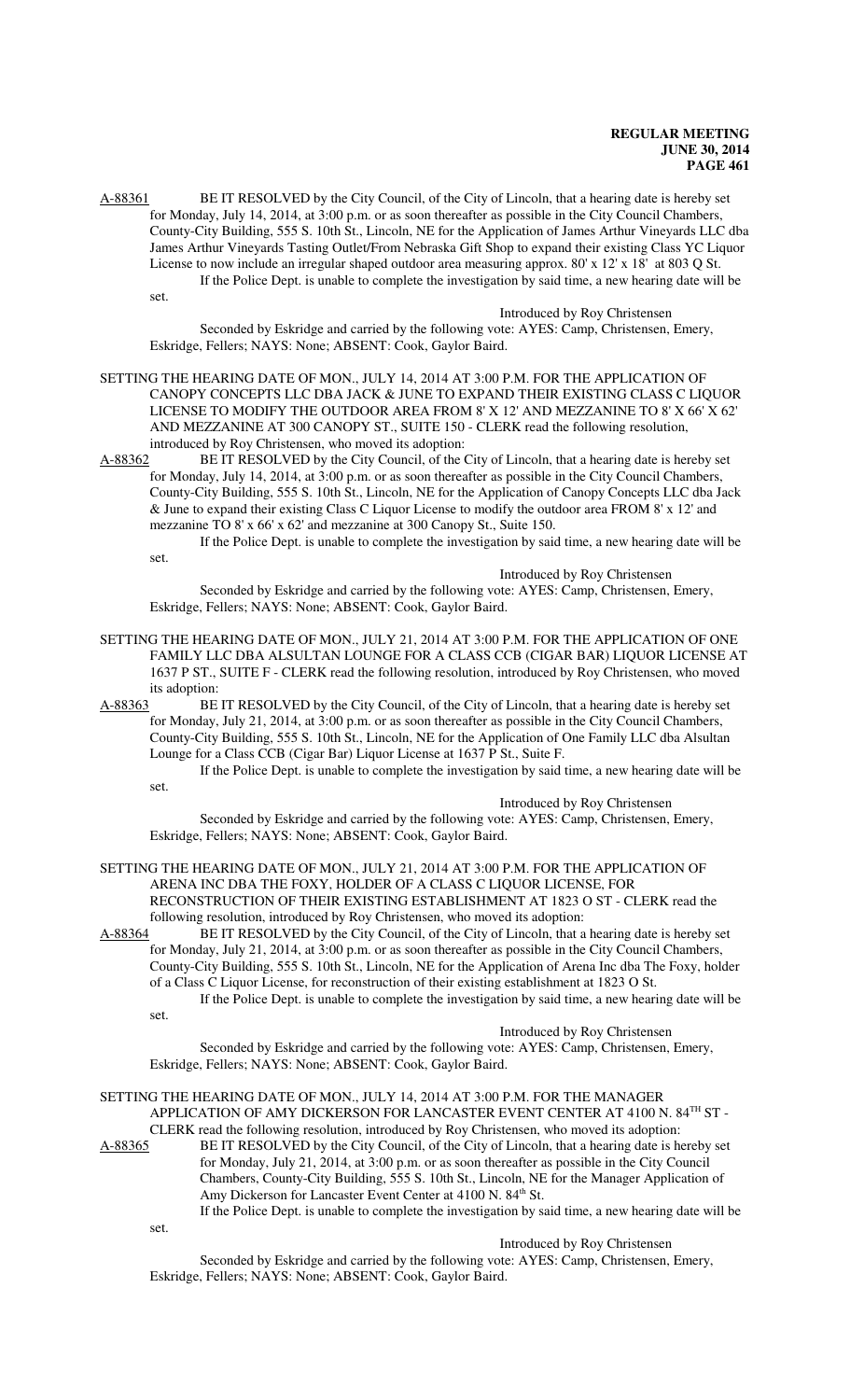## PLACED ON FILE IN THE OFFICE OF THE CITY CLERK:

Administrative Amendment No. 14015 to Special Permit No. 08034, Whispering Meadows Community Unit Plan, requested by Aspen Builders, approved by the Planning Director on June 18, 2014, to adjust lot lines and add 2 additional single family lots; place the pedestrian easement in an outlot; adjust the grading and drainage plan removing all lots from the flood plain; relocate the access easement to Outlot A; revise general note #2 to state that setbacks are per the zoning district; and rescind Special Permit No. 08034A so that the conditions of Special Permit No. 08034 apply instead. Property is generally located at S.W. 27<sup>th</sup> St. and West "A" St.

## **LIQUOR RESOLUTIONS**

APPLICATION OF CASHNOBB FOOD LLC DBA SAM & LOUIE'S NEW YORK PIZZERIA FOR A CLASS I L LIQUOR LICENSE AT 1501 PINE LAKE ROAD - CLERK read the following resolution, introduced by Jon Camp, who moved its adoption for approval:<br>A-88366 BE IT RESOLVED by the City Council

BE IT RESOLVED by the City Council of the City of Lincoln, Nebraska:

That after hearing duly had as required by law, consideration of the facts of this application, the Nebraska Liquor Control Act, and the pertinent City ordinances, the City Council recommends that the application of CashNobb Food LLC dba Sam & Louie's New York Pizzeria for a Class "I" liquor license at 1501 Pine Lake Road, Lincoln, Nebraska, for the license period ending April 30, 2015, be approved with the condition that:

1. Applicant must successfully complete the responsible beverage server training course required by Section 5.04.035 of the Lincoln Municipal Code within 30 days of approval of this resolution.

2. All employees must possess a valid Responsible Beverage Server/Seller Permit as required by Section 5.04.124 of the Lincoln Municipal Code.

3. The premises must comply in every respect with all city and state regulations. The City Clerk is directed to transmit a copy of this resolution to the Nebraska Liquor Control

Commission.

Introduced by Jon Camp

Seconded by Fellers and carried by the following vote: AYES: Camp, Christensen, Emery, Eskridge, Fellers; NAYS: None; ABSENT: Cook, Gaylor Baird.

MANAGER APPLICATION OF RANDY L. CASH FOR CASHNOBB FOOD LLC DBA SAM & LOUIE'S NEW YORK PIZZERIA AT 1501 PINE LAKE ROAD - CLERK read the following resolution, introduced by Jon Camp, who moved its adoption for approval:

A-88367 WHEREAS, CashNobb Food LLC dba Sam & Louie's New York Pizzeria located at 1501 P Lake Road, Lincoln, Nebraska has been approved for a Retail Class "I" liquor license, and now requests that Randy L. Cash be named manager;

WHEREAS, Randy L. Cash appears to be a fit and proper person to manage said business. NOW, THEREFORE, BE IT RESOLVED by the City Council of the City of Lincoln, Nebraska: That after hearing duly had as required by law, consideration of the facts of this application, the Nebraska Liquor Control Act, and the pertinent City ordinances, the City Council recommends that Randy L. Cash be approved as manager of this business for said licensee. The City Clerk is directed to transmit a copy of this resolution to the Nebraska Liquor Control Commission.

Introduced by Jon Camp

Seconded by Fellers and carried by the following vote: AYES: Camp, Christensen, Emery, Eskridge, Fellers; NAYS: None; ABSENT: Cook, Gaylor Baird.

#### **ORDINANCES - 2ND READING & RELATED RESOLUTIONS (as required)**

ANNEXATION 14003 - AMENDING THE LINCOLN CORPORATE LIMITS MAP BY ANNEXING APPROXIMATELY 34 ACRES GENERALLY LOCATED AT S. 63RD ST. AND YANKEE HILL RD - CLERK read an ordinance, introduced by Jon Camp, annexing and including the below described land as part of the City of Lincoln, Nebraska and amending the Corporate Limits Map attached to and made a part of Ordinance No. 18208, to reflect the extension of the corporate limits boundary of the City of Lincoln, Nebraska established and shown thereon, the second time.

CHANGE OF ZONE 04075E - AMENDING THE VILLAGE GARDENS PLANNED UNIT DEVELOPMENT BY EXPANDING THE BOUNDARY BY APPROXIMATELY 34 ACRES; FOR A CHANGE OF ZONE FROM AG AGRICULTURAL DISTRICT TO R-3 RESIDENTIAL DISTRICT PUD; FOR A PLANNED UNIT DEVELOPMENT DISTRICT DESIGNATION OF SAID PROPERTY; AND FOR A DEVELOPMENT PLAN WHICH PROPOSES MODIFICATIONS TO THE ZONING ORDINANCE AND LAND SUBDIVISION ORDINANCE TO ALLOW AN ELDERLY AND RETIREMENT HOUSING FACILITY AND AN ADDITIONAL 92 SINGLE-FAMILY DWELLING LOTS ON THE UNDERLYING R-3 ZONED AREA, ON PROPERTY GENERALLY LOCATED AT S. 63RD ST. AND YANKEE HILL RD. (RELATED ITEMS: 14-76, 14-77) - CLERK read an ordinance, introduced by Jon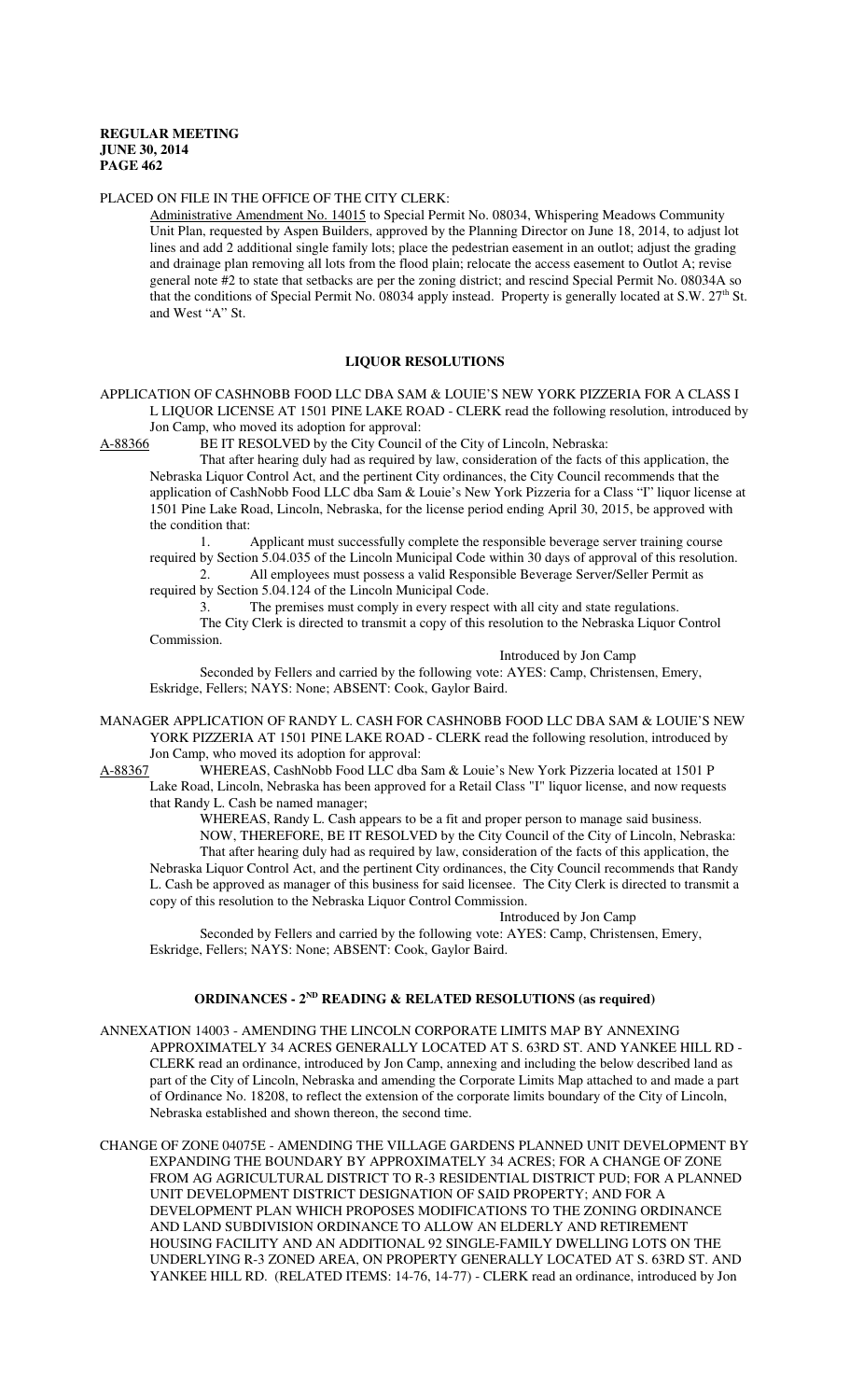Camp, amending the Lincoln Zoning District Maps attached to and made a part of Title 27 of the Lincoln Municipal Code, as provided by Section 27.05.020 of the Lincoln Municipal Code, by changing the boundaries of the districts established and shown thereon, the second time.

### **PUBLIC HEARING - RESOLUTIONS**

COMP. PLAN AMENDMENT 14003 - AMENDING THE 2040 LINCOLN-LANCASTER COUNTY COMPREHENSIVE PLAN TO ADOPT THE LINCOLN WATER SYSTEM FACILITIES MASTER PLAN - CLERK read the following resolution, introduced by Jon Camp, who moved its adoption for approval:

A-88368 WHEREAS, the Planning Director, on behalf of the Public Works and Utilities Department, has made application to amend the 2040 Lincoln-Lancaster County Comprehensive Plan to adopt the Lincoln Water System Facilities Master Plan; and

WHEREAS, the Lincoln City - Lancaster County Planning Commission has recommended approval of the requested amendment.

NOW, THEREFORE, BE IT RESOLVED by the City Council of the City of Lincoln, Nebraska that the 2040 Lincoln-Lancaster County Comprehensive Plan be and the same is hereby amended in the following manner:

1. Amend the 2040 Lincoln-Lancaster County Comprehensive Plan as follows:

a. Amend the following text on pages 11.7-11.9, Energy and Utilities to read as follows:

The existing water system is made up of more than 1,240 miles of water distribution mains. Pipes providing service to customers range in size from  $4"$  to  $16"$  in diameter and total  $\frac{1}{2080}$  1,100 miles. There are also 160 miles of transmission and transfer mains which range from 24" to 54" in diameter.

The Public Works and Utilities Department completed the Lincoln Water System Facilities Master Plan in 200713. The plan is a guide for short term and long term improvements to the infrastructure of the Lincoln Water System during the planning period. The Lincoln Water System Facilities Master Plan was adopted as a subarea plan in 200714 (see Plan Realization chapter). The projected maximum day water demand for year 2040 is 141 million gallons per day (MGD), and for 2060 is  $20175$  MGD based on the assumed population growth rate of 1.2% per year. Additional supply, treatment, and transmission improvements will be necessary to meet these growing demands. The well fields currently owned by the Lincoln Water System have a projected maximum capacity approximately equal to the projected need for the year by 2040 to 2050.

Additional well field property and water rights will need to be acquired in the planning period to meet these demands, and a financial plan adopted to fund such a project. b. Amend the following text on page 12.16, Plan Realization under "Subarea

Planning" to read as follows:

Lincoln Water System Facilities Master Plan Update, Public Works and Utilities Department; April June, 200714.

BE IT FURTHER RESOLVED that all other maps, figures, and plans where the land use map is displayed and other references in said plan which may be affected by the above-specified amendment be, and they hereby are amended to conform with such specific amendments.

Introduced by Jon Camp

Seconded by Eskridge and carried by the following vote: AYES: Camp, Christensen, Emery, Eskridge, Fellers; NAYS: None; ABSENT: Cook, Gaylor Baird.

## APPROVING A REDEVELOPMENT AGREEMENT BETWEEN THE CITY OF LINCOLN AND KFA 1208, LLC FOR THE RENOVATION OF THE THIRD AND FOURTH FLOORS OF THE EXISTING STRUCTURE AT 1208 O ST - CLERK read the following resolution, introduced by Jon Camp, who moved its adoption for approval:<br>A-88369 BE IT RESOLVED by t

BE IT RESOLVED by the City Council of the City of Lincoln, Nebraska:

That the attached City of Lincoln Redevelopment Agreement for 1208 O Street, between the City of Lincoln, Nebraska and KFA 1208, LLC relating to the redevelopment of property generally located at 1208 O Street, upon the terms and conditions set forth in said Redevelopment Agreement, which is attached hereto marked as Attachment "A", is hereby approved and the Mayor is authorized to execute the same on behalf of the City of Lincoln.

The City Clerk is directed to transmit one fully executed original and one copy of said Agreement to Ernesto Castillo, Urban Development Department. The Real Estate Division is directed to record the following documents (i) Memorandum of Redevelopment and the Use Restriction, and (ii) Building Maintenance and Public Access Agreement with the Register of Deeds, recording fees to be reimbursed from the TIF Proceeds. Ernesto Castillo is directed to transmit a copy of the Redevelopment Agreement to KFA 1208, LLC.

#### Introduced by Jon Camp

Seconded by Fellers and carried by the following vote: AYES: Camp, Christensen, Emery, Eskridge, Fellers; NAYS: None; ABSENT: Cook, Gaylor Baird.

FELLERS Moved to Reconsider Bill No. 14R-174.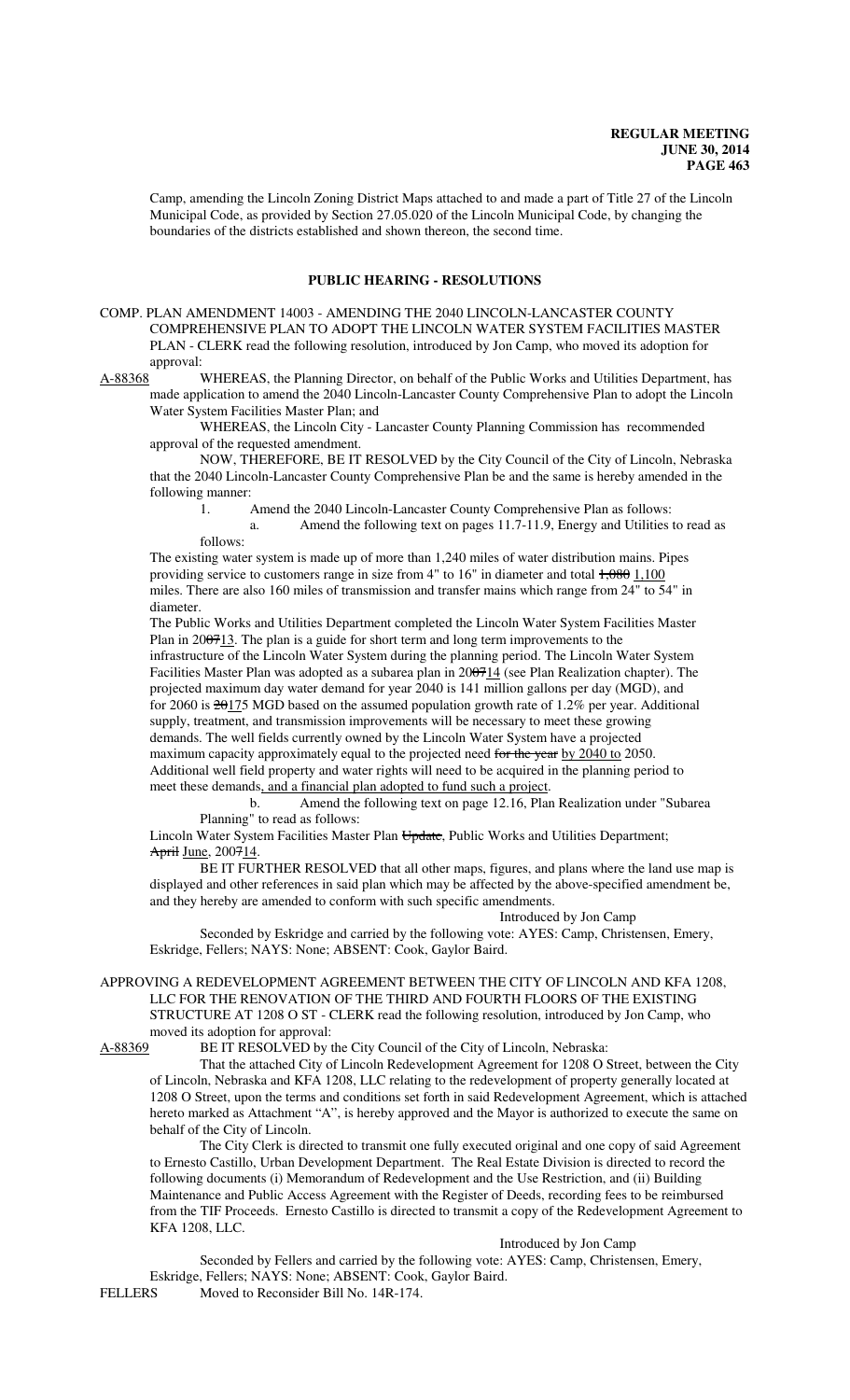Seconded by Camp & carried by the following vote: AYES:Camp, Christensen, Emery, Eskridge, Fellers; NAYS: None; ABSENT: Cook, Gaylor Baird.

CHRISTENSEN Moved MTA #1 to amend Bill No. 14R-174 by substituting pages numbered 6 and 10. Seconded by Fellers and carried by the following vote: AYES: Camp, Christensen, Emery,

Eskridge, Fellers; NAYS: None; ABSENT: Cook, Gaylor Baird. FINAL VOTE AS AMENDED: AYES: Camp, Christensen, Emery, Eskridge, Fellers; NAYS: None; ABSENT: Cook, Gaylor Baird.

ACCEPTING THE REPORT OF NEW AND PENDING CLAIMS AGAINST THE CITY AND APPROVING DISPOSITION OF CLAIMS SET FORTH FOR THE PERIOD OF JUNE 1-15, 2014 - CLERK read the following resolution, introduced by Jon Camp, who moved its adoption for approval:

A-88370 BE IT RESOLVED by the City Council of the City of Lincoln, Nebraska:

That the claims listed in the attached report, marked as Exhibit "A", dated June 2, 2014, of various new and pending tort claims filed against the City of Lincoln with the Office of the City Attorney or the Office of the City Clerk, as well as claims which have been disposed of, are hereby received as required by Neb. Rev. Stat. § 13-905 (Reissue 1997). The dispositions of claims by the Office of the City Attorney, as shown by the attached report, are hereby approved:

| ALLOWED/SETTLED CLAIMS<br><b>DENIED CLAIM</b>                       |          |
|---------------------------------------------------------------------|----------|
| \$340.00<br>Steven & Kerry Kotschwar \$19,670.32<br>Vanessa Mendoza |          |
| Jacob Michel                                                        | 1,100.00 |
| WITHDRAWN CLAIM<br>Mary Lenz                                        | 1.773.96 |

Jeanen France NAS\* \* No Amount Specified

The City Attorney is hereby directed to mail to the various claimants listed herein a copy of this resolution which shows the final disposition of their claim.

Introduced by Jon Camp

Seconded by Fellers and carried by the following vote: AYES: Camp, Christensen, Emery, Eskridge, Fellers; NAYS: None; ABSENT: Cook, Gaylor Baird.

## **ORDINANCES - 3RD READING & RELATED RESOLUTIONS (as required)**

TEXT AMENDMENT NO. 14004 – AMENDING SECTION 27.63.320 RELATING TO SPECIAL PERMITS TO ALLOW COMMUNITY UNIT PLANS IN THE R-7 AND R-8 ZONING DISTRICT BY SPECIAL PERMIT; AMENDING SECTION 27.65.020, COMMUNITY UNIT PLAN REQUIREMENTS, TO ALLOW COMMUNITY UNIT PLANS IN THE R-7 AND R-8 ZONING DISTRICTS AND PROVIDING FOR THE CALCULATION OF THE MAXIMUM PERMITTED DENSITY THEREOF; AMENDING THE CATCHHEAD OF SECTION 27.65.070 TO REFLECT ITS APPLICABILITY TO COMMUNITY UNIT PLANS IN THE R-7 AND R-8 ZONING DISTRICTS; AMENDING SECTION 27.65.090 RELATING TO PARKING WITHIN COMMUNITY UNIT PLANS TO ALLOW THE PLANNING COMMISSION TO MAKE CERTAIN MODIFICATIONS TO THE PARKING REQUIREMENTS SET FORTH IN CHAPTER 27.67; AMENDING SECTION 27.67.040 TO ESTABLISH THE PARKING REQUIREMENT FOR DWELLINGS FOR NONRELATED PERSONS FOR FOUR TO SIX PERSONS LIVING AS A SINGLE HOUSEKEEPING UNIT PERMITTED UNDER A COMMUNITY UNIT PLAN AS ONE SPACE PER RESIDENT; AND AMENDING SECTION 27.67.065 TO DELETE SPECIAL PARKING REQUIREMENTS FOR COMMUNITY UNIT PLANS. (RELATED ITEMS: 14-71, 14R-166) - CLERK read an ordinance, introduced by Leirion Gaylor Baird, amending Title 27 of the Lincoln Municipal Code by amending Section 27.63.320 relating to special permits to allow community unit plans in the R-7 and R-8 zoning districts by special permit; amending Section 27.65.020 (Community Unit Plan Requirements) to allow community unit plans in the R-7 and R-8 zoning districts and providing for the calculation of the maximun permitted density thereof; amending the catchhead of Section 27.65.070 to reflect its applicability to community unit plans in the R-7 and R-8 zoning districts; amending Section 27.65.090 relating to parking within community unit plans to allow the Planning Commission to make certain modifications to the parking requirements set forth in Chapter 27.67; amending Section 27.67.040 to establish the parking requirement for Dwellings for Nonrelated Persons for four to six persons living as a single housekeeping unit permitted under a community unit plan as one space per resident; amending Section 27.67.065 to delete special parking requirements for community unit plans; and repealing Sections 27.63.320, 27.65.020, 27.65.070, 27.65.090, 27.67.040, and 27.67.065 of the Lincoln Municipal Code as hitherto existing, the third time.

CHRISTENSEN Moved to pass the ordinance as read.

Seconded by Eskridge and carried by the following vote: AYES: Camp, Christensen, Emery, Eskridge, Fellers; NAYS: None; ABSENT: Cook, Gaylor Baird.

The ordinance, being numbered **#20043**, is recorded in Ordinance Book #209, Page .

TEXT AMENDMENT 14005 – APPLICATION OF ELSEY PARTNERS TO AMEND CHAPTER 3.35 OF THE DESIGN STANDARDS FOR COMMUNITY UNIT PLANS TO PROVIDE MAXIMUM DENSITY STANDARDS FOR THE R-7 AND R-8 RESIDENTIAL ZONING DISTRICTS AND TO PROVIDE FOR THE CALCULATION OF A TOTAL MAXIMUM DENSITY AND MAXIMUM CLUSTER DENSITY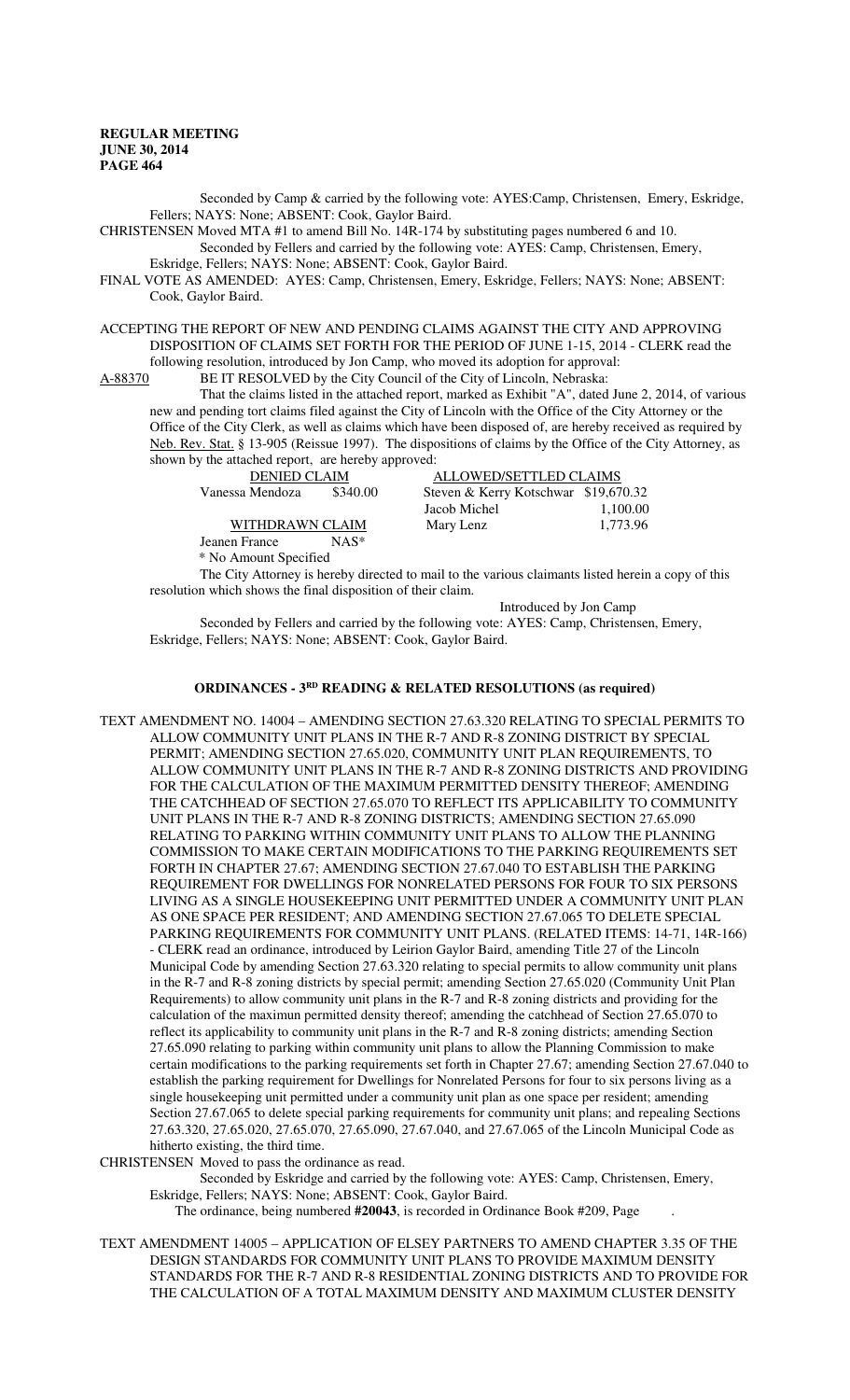FOR DWELLING UNITS WHEN THE PROPERTY WITHIN THE BOUNDARIES OF A CUP INCLUDES PROPERTY LOCATED IN MORE THAN ONE RESIDENTIAL ZONING DISTRICT. (RELATED ITEMS: 14-71, 14R-166, 14R-164, 14-73) (ACTION DATE: 6/30/14) - CLERK read the following resolution, introduced by Leirion Gaylor Baird, moved by Roy Christensen:

A-88371 WHEREAS, the City of Lincoln has previously adopted the City of Lincoln Design Standards by Resolution No. A-80518; and

WHEREAS, an amendment to Section 1.1 of Chapter 3.35, Design Standards for Community Unit Plans, is necessary to provide maximum density standards for the R-7 and R-8 Residential Zoning Districts and to provide for the calculation of a total maximum density and maximum cluster density for dwelling units when the property within the boundaries of a C.U.P. includes property located in more than one residential zoning district.

NOW, THEREFORE, BE IT RESOLVED by the City Council of the City of Lincoln, Nebraska: That Section 1.1 "Maximum Density" of Chapter 3.35, Design Standards for Community Uni Plans, adopted by the City Council on November 6, 2000 by Resolution No. A-80518, be and the same is hereby amended as shown on Attachment "A" which is attached hereto and incorporated herein by reference.

#### Introduced by Leirion Gaylor Baird

Seconded by Fellers and carried by the following vote: AYES: Camp, Christensen, Emery, Eskridge, Fellers; NAYS: None; ABSENT: Cook, Gaylor Baird.

COMP. PLAN CONFORMANCE 14011 – APPROVING THE ANTELOPE VALLEY REDEVELOPMENT PLAN TO ADD THE "ELEVEN HUNDRED Y STREET PROJECT" FOR 126 DWELLING UNITS ON APPROXIMATELY 2.2 ACRES, GENERALLY LOCATED BETWEEN 10TH STREET ON THE WEST, Y STREET ON THE SOUTH, N. 12TH STREET ON THE EAST AND THE EAST/WEST ALLEY BETWEEN Y STREET AND CHARLESTON STREET ON THE NORTH. (RELATED ITEMS: 14-71, 14R-166, 14R-164, 14-73) (ACTION DATE: 6/30/14) - CLERK read the following resolution, introduced by Leirion Gaylor Baird, moved by Roy Christensen:

A-88372 WHEREAS, the City Council on July 21, 2003, adopted Resolution No. A-82222 finding an area generally bounded by C Street on the south, 17th Street on the west, the Burlington Northern Railroad on the north, and 28th Street on the east (comprising parts of the Near South, Woods Park, Malone, Clinton, Hawley, Hartley, and Downtown neighborhoods), and an area generally bounded by the Burlington Railroad on the south, Interstate 180 on the west, Salt Creek on the north, and 14th Street on the east (comprising the North Bottoms neighborhood) to be blighted and substandard as defined in the Nebraska Community Development Law (Neb. Rev. Stat. § 18-2101, et seq. as amended) and in need of redevelopment; and

WHEREAS, the City Council has previously adopted the Antelope Valley Redevelopment Plan and amendments thereto (hereinafter the "Antelope Valley Redevelopment Plan" or "Plan") including plans for various redevelopment projects within said blighted and substandard area in accordance with the requirements and procedures of the Nebraska Community Development Law; and now desires to modify said plan by establishing the "Eleven Hundred Y Street Project" for 126 dwelling units on approximately 2.2 acres on property generally located between 10th Street on the west, Y Street on the south, N. 12th Street on the east and the east/west alley between Y Street and Charleston Street on the north; and

WHEREAS, the Director of the Urban Development Department has filed with the City Clerk modifications to the Redevelopment Plan contained in the document entitled Antelope Valley Redevelopment Plan (Eleven Hundred Y Street Project) which is attached hereto, marked as Attachment "A", and made a part hereof by reference, and has reviewed said plan and has found that it meets the conditions set forth in Neb. Rev. Stat. § 18-2113 (Reissue 2012); and

WHEREAS, on May 16, 2014, a notice of public hearing was mailed postage prepaid to all registered neighborhood associations located in whole or in part within one mile radius of the area to be redeveloped setting forth the time, date, place and purpose of the public hearing to be held on May 28, 2014 before the Lincoln City - Lancaster County Planning Commission regarding the proposed Eleven Hundred Y Street Project, a copy of said notice and list of said registered neighborhood associations having been attached hereto as Attachment "B" and "C" respectively; and

WHEREAS, on June 6, 2014 a notice of public hearing was mailed postage prepaid to the foregoing registered neighborhood associations setting forth the time, date, place, and purpose of the public hearing before the City Council to be held on June 23, 2014 regarding the proposed Eleven Hundred Y Street Project, a copy of said notice having been attached hereto as Attachment "D"; and WHEREAS, on June 6, 2014 and June 13, 2014 a Notice of Public Hearing was published in the Lincoln Journal Star newspaper, setting the time, date, place and purpose of the public hearing to be held on June 23, 2014 regarding the proposed Eleven Hundred Y Street Project for said blighted and substandard area, a copy of such notice having been attached hereto and marked as Attachment "E"; and

WHEREAS, said proposed Amendments to the Antelope Valley Redevelopment Plan to add the Eleven Hundred Y Street Project, have been submitted to the Lincoln-Lancaster County Planning Commission for review and recommendations, and said Planning Commission on May 28, 2013 found the Plan Amendments to be in conformance with the Comprehensive Plan and recommended approval thereof; and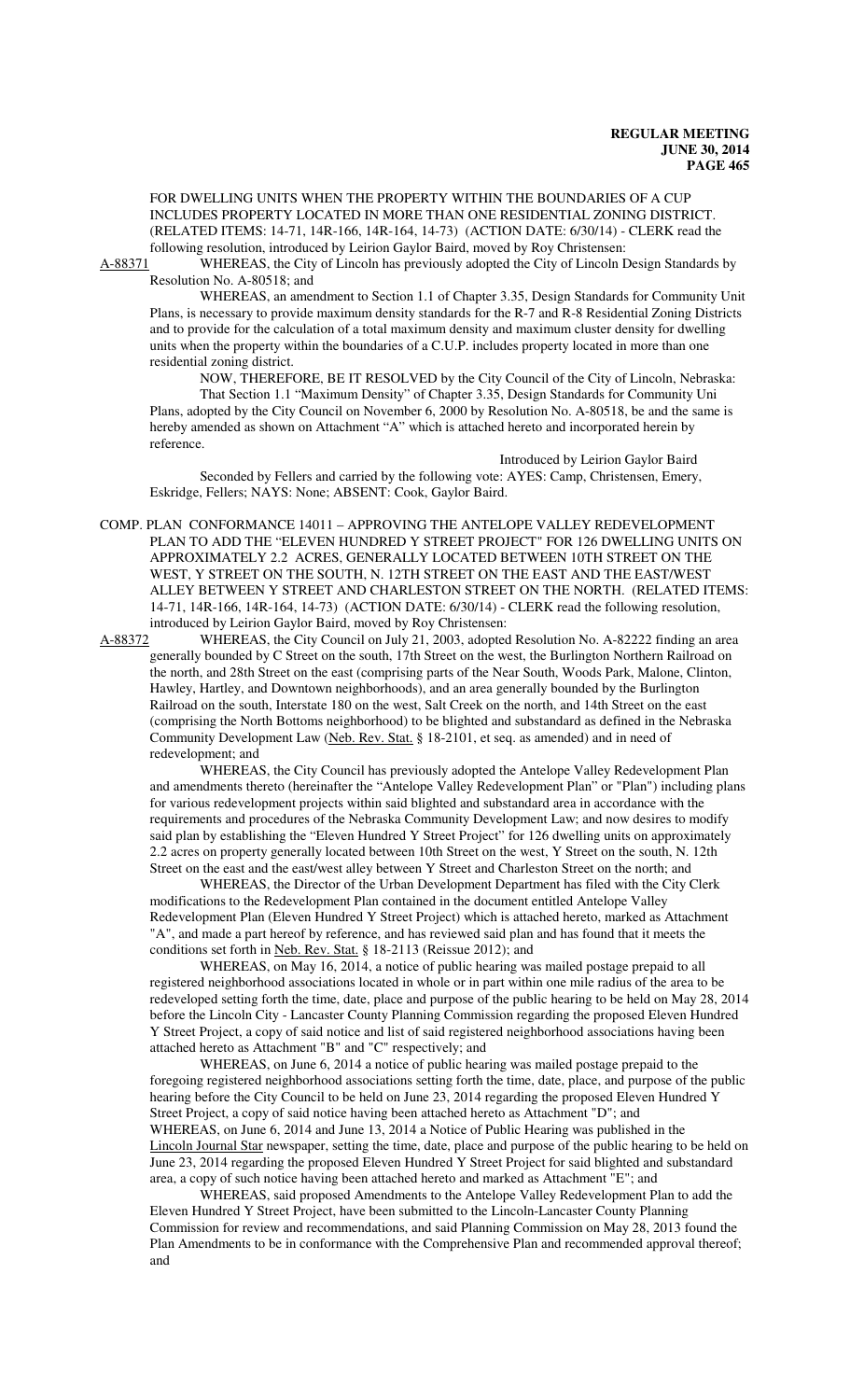WHEREAS, on June 23, 2014 in the City Council chambers of the County-City Building, 555 South 10th Street, Lincoln, Nebraska, the City Council held a public hearing relating to the proposed modifications to the Redevelopment Plan and all interested parties were afforded at such public hearing a reasonable opportunity to express their views respecting said proposed modifications to the redevelopment plan; and

WHEREAS, the City Council has duly considered all statements made and materials submitted relating to said proposed modifications to the redevelopment plan.

NOW, THEREFORE, IT IS FOUND AND DETERMINED by the City Council of the City of Lincoln, Nebraska as follows:

1. That the Eleven Hundred Y Street Project is described in sufficient detail and is designed with the general purpose of accomplishing a coordinated, adjusted and harmonious development of the City and its environs which will promote the general health, safety and welfare, sound design and arrangement, the wise and efficient expenditure of public funds, and the prevention of the recurrence of unsanitary or unsafe dwelling accommodations or conditions of blight.

2. That incorporating the Eleven Hundred Y Street Project into the Redevelopment Plan is feasible and in conformity with the general plan for the development of the City of Lincoln as a whole and said Plan is in conformity with the legislative declarations and determinations set forth in the Community Development Law.

3. That the substandard and blighted conditions in the Eleven Hundred Y Street Project area are beyond remedy and control solely by regulatory process and the exercise of police power and cannot be dealt with effectively by the ordinary operations or private enterprise without the aids provided by the Community Development law, specifically including Tax Increment Financing.

4. That elimination of said substandard and blighted conditions under the authority of the Community Development Law is found to be a public purpose and in the public interest.

5. That the Eleven Hundred Y Street Project would not be economically feasible without the use of tax-increment financing.

6. That the costs and benefits of the redevelopment activities, including costs and benefits to other affected political subdivisions, the economy of the community, and the demand for public and private services have been analyzed by the City Council as the governing body for the City of Lincoln and have been found to be in the long-term best interest of the City of Lincoln.

NOW, THEREFORE, BE IT RESOLVED by the City Council of the City of Lincoln, Nebraska:

That the document entitled "Antelope Valley Redevelopment Plan for the Eleven Hundred Y Street Project" attached hereto as Attachment "A", establishing and adding the Eleven Hundred Y Street Project, is hereby accepted and approved by the City Council as the governing body for the City of Lincoln.

2. That the Urban Development Director, or his authorized representative, is hereby authorized and directed to take all steps necessary to implement the provisions of said Redevelopment Plan as they relate to the above-described modifications.

3. That the Redevelopment Project Area for the Eleven Hundred Y Street Project as described and depicted in the Plan Amendments is the Redevelopment Project Area comprising the property to be included in the area subject to the tax increment provision authorized in the Nebraska Community Development Law.

4. That the Finance Director is hereby authorized and directed to cause to be drafted a submitted to the City Council any appropriate ordinances and documents needed for the authorization to provide necessary funds including Community Improvement Financing in accordance with the Community Development Law to finance related necessary and appropriate public acquisitions, improvements and other activities set forth in said Plan Amendment to the Antelope Valley Redevelopment Plan.

Introduced by Leirion Gaylor Baird

Seconded by Fellers and carried by the following vote: AYES: Camp, Christensen, Emery, Eskridge, Fellers; NAYS: None; ABSENT: Cook, Gaylor Baird.

#### CHANGE OF ZONE 14011 – APPLICATION OF ELSEY PARTNERS FOR A CHANGE OF ZONE FROM B-3 COMMERCIAL DISTRICT, R-4 RESIDENTIAL DISTRICT AND I-1 INDUSTRIAL DISTRICT TO R-8 RESIDENTIAL DISTRICT ON PROPERTY GENERALLY LOCATED AT NORTH 10TH STREET AND Y STREET. (RELATED ITEMS: 14-71, 14R-166, 14R-164, 14-73) - CLERK read an ordinance, introduced by Leirion Gaylor Baird, amending the Lincoln Zoning District Maps adopted by reference and made a part of Title 27 of the Lincoln Municipal Code, pursuant to Section 27.05.020 of the Lincoln Municipal Code, by changing the boundaries of the districts established and shown thereon, the third time. CHRISTENSEN Moved to pass the ordinance as read.

Seconded by Eskridge and carried by the following vote: AYES: Camp, Christensen, Emery, Eskridge, Fellers; NAYS: None; ABSENT: Cook, Gaylor Baird.

The ordinance, being numbered **#20044**, is recorded in Ordinance Book #209, Page .

APPROVING A STARTRAN TRANSPORTATION AGREEMENT BETWEEN THE CITY OF LINCOLN AND THE BOARD OF REGENTS OF THE UNIVERSITY OF NEBRASKA TO EXPAND THE EXISTING TRANSIT SERVICE TO INCLUDE SERVICE FROM BOTH CAMPUSES TO INNOVATION CAMPUS FOR A TERM OF AUGUST 24, 2015 THROUGH AUGUST 14, 2020 - CLERK read an ordinance, introduced by Leirion Gaylor Baird, approving the StarTran Transportation Agreement between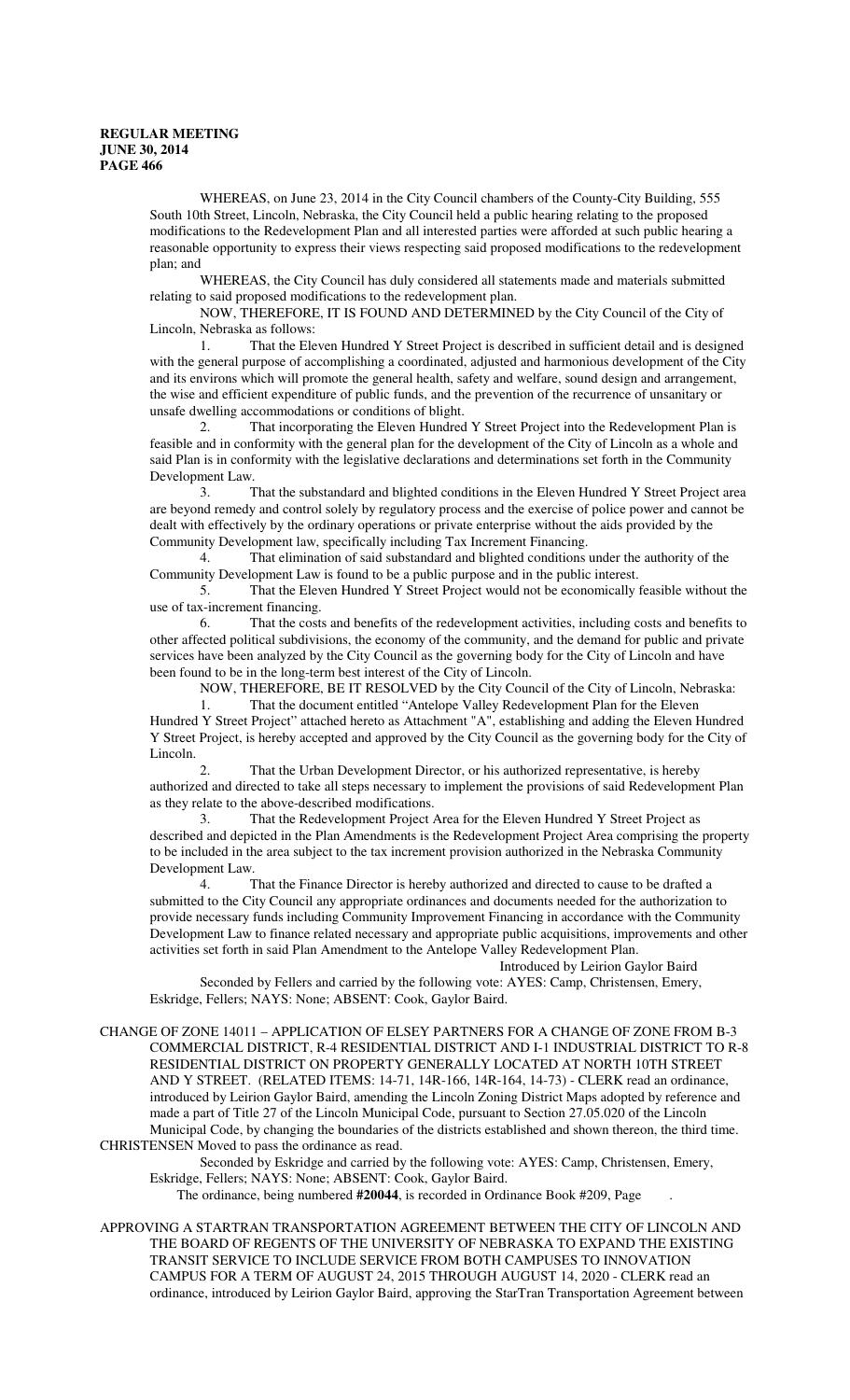the City of Lincoln and the Board of Regents of the University of Nebraska for expanded bus service in conjunction with the UNL Transportation Program to include service to Innovation Campus for a five year term beginning August 24, 2015, the third time.

CHRISTENSEN Moved to pass the ordinance as read.

Seconded by Eskridge and carried by the following vote: AYES: Camp, Christensen, Emery, Eskridge, Fellers; NAYS: None; ABSENT: Cook, Gaylor Baird.

The ordinance, being numbered **#20045**, is recorded in Ordinance Book #209, Page .

APPROVING A LEASE AGREEMENT BETWEEN THE CITY OF LINCOLN AND LOBO'S CITY MEX, INC. FOR THE LEASE OF PROPERTY GENERALLY LOCATED AT 344 NORTH 27TH STREET FOR A TWO YEAR TERM - CLERK read an ordinance, introduced by Leirion Gaylor Baird, accepting an Agreement between the City of Lincoln and Lobo's City Mex, Inc. For the lease of City owned property generally located at 344 North 27<sup>th</sup> Street for a two year term with the option to renew for four additional two year terms, the third time.

FELLERS Moved to Pass the ordinance as read.

Seconded by Eskridge. AYES: Emery, Eskridge, Fellers, NAYS: Camp, Christensen; ABSENT: Cook, Gaylor Baird.

DUE TO LACK OF MAJORITY VOTE: Bill No. 14-75 was held over for two weeks to 7/14/14.

### **ORDINANCES - 1ST READING & RELATED RESOLUTIONS (as required)**

- APPROVING THE PCE PHASE 2 REDEVELOPMENT AGREEMENT BETWEEN PCE, INC. AND THE CITY OF LINCOLN RELATING TO THE REDEVELOPMENT OF THE PROPERTIES GENERALLY LOCATED AT 1711, 1735 AND 1801 YOLANDE AVE. FOR CONSTRUCTION OF APPROXIMATELY 87,500 SQUARE FEET OF OFFICE, MANUFACTURING AND WAREHOUSE SPACE. (RELATED ITEMS: 14R-178, 14R-179, 14-78) (ACTION DATE: 7/21/14)
- AMENDING THE FY 13/14 CIP TO AUTHORIZE AND APPROPRIATE \$1,426,000 IN TIF FUNDS FOR THE PCE - PHASE 2 PROJECT ON PROPERTY GENERALLY LOCATED AT 1711, 1735 AND 1901 YOLANDE AVE. (RELATED ITEMS: 14R-178, 14R-179, 14-78) (ACTION DATE: 7/21/14)
- AUTHORIZING THE ISSUANCE OF PCE PHASE 2 PROJECT TAX ALLOCATION BONDS IN AN AMOUNT NOT TO EXCEED \$1,250,000. (RELATED ITEMS: 14R-178, 14R-179, 14-78) - CLERK read an ordinance, introduced by Roy Christensen, authorizing and providing for the issuance of City of Lincoln, Nebraska tax allocation bonds, notes or other obligations, in one or more taxable or tax-exempt series, in an aggregate principal amount not to exceed \$1,250,000 for the purpose of (1) paying the costs of acquiring, purchasing, constructing, reconstructing, improving, extending, rehabilitating, installing, equipping, furnishing and completing certain improvements within the PCE Redevelopment Project area, including acquiring any real estate and/or interests in real estate in connection therewith, and (2) paying the costs of issuance thereof; prescribing the form and certain details of the bonds, notes or other obligations; pledging certain tax revenue and other revenue to the payment of the principal of and interest on the bonds, notes or other obligations as the same become due; limiting payment of the bonds, notes or other obligations to such tax revenues; creating and establishing funds and accounts; delegating, authorizing and directing the Finance Director to exercise his independent discretion and judgment in determining and finalizing certain terms and provisions of the bonds, notes or other obligations not specified herein; taking other actions and making other covenants and agreements in connection with the foregoing; and related matters, the first time.
- APPROVING A PROPERTY PURCHASE AND SALE AGREEMENT BETWEEN THE CITY OF LINCOLN AND LINCOLN PUBLIC SCHOOLS TO SELL 25.73 ACRES OF JENSEN PARK PROPERTY FOR A NEW MIDDLE SCHOOL AND YMCA GENERALLY LOCATED AT THE SOUTHEAST CORNER OF 84TH STREET AND YANKEE HILL ROAD - CLERK read an ordinance, introduced by Roy Christensen, authorizing the sale of real property consisting of approximately 25.73 acres in Jensen Park at the southeast corner of 84<sup>th</sup> Street and Yankee Hill Road, Lincoln, Lancaster County, Nebraska, the first time.
- APPROVING A CONDUIT SYSTEM LEASE AGREEMENT BETWEEN THE CITY OF LINCOLN AND UNITE PRIVATE NETWORKS LLC FOR THE USE OF SPACE IN THE CITY'S UNDERGROUND CONDUIT GENERALLY LOCATED AT 8TH AND R STREETS FOR A FIVE YEAR TERM - CLERK read the following ordinance, introduced by Roy Christensen, accepting and approving a Conduit Lease Agreement between the City of Lincoln and Unite Private Networks LLC for the use of space in the City's underground conduit generally located at  $8<sup>th</sup>$  and R Street for a five year term, the first time.